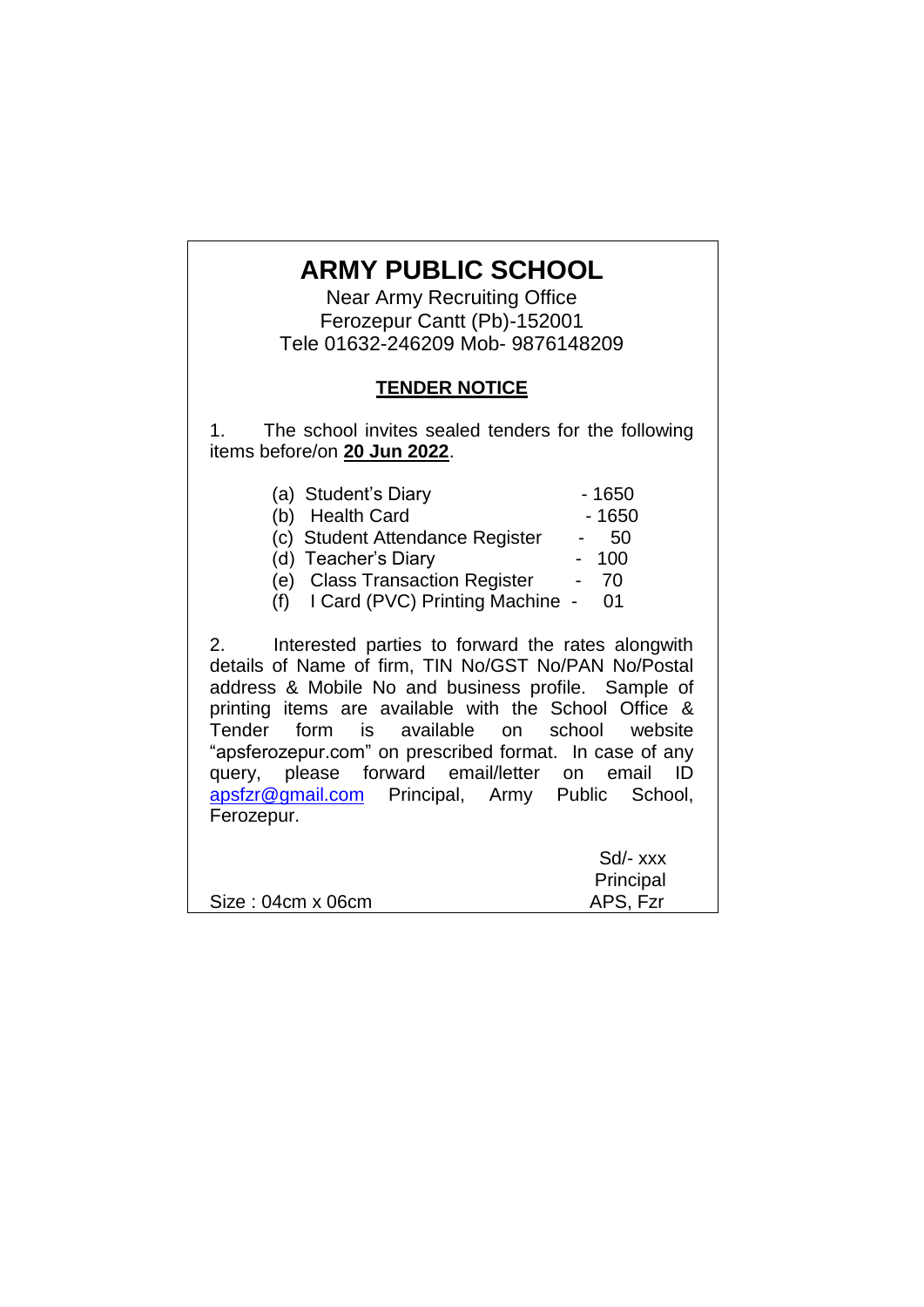# **TENDER DOCUMENTS**

# **FOR**

**Printing of Items & Procurement of ICard Printing Machine**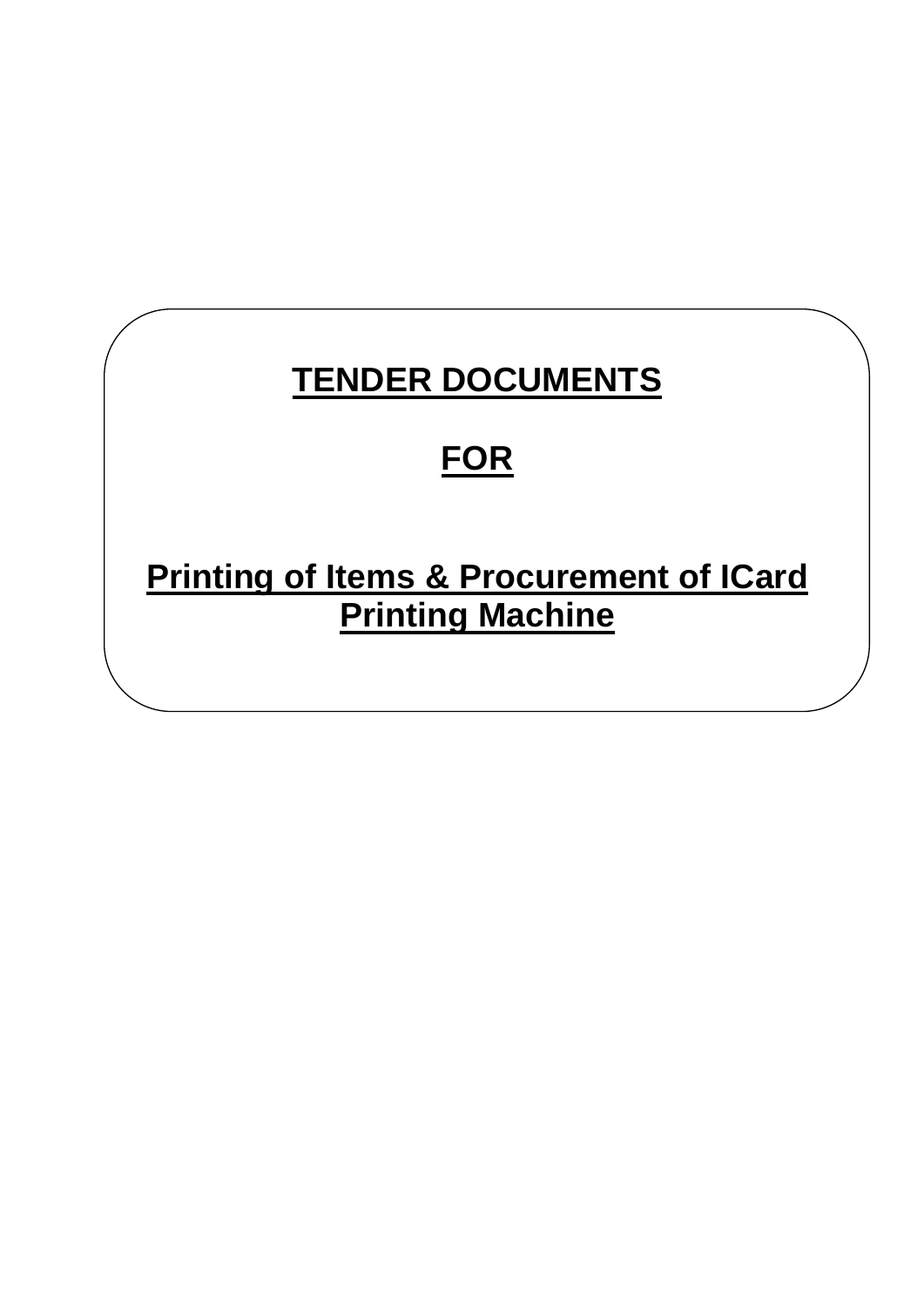## **ARMY PUBLIC SCHOOL, FEROZEPUR**

### **No APS/FZR/TN (2022-23)** Form No.

\_\_\_\_\_\_\_\_\_\_\_\_\_

(For office use only)

## **TENDER FORM FOR PRINTING OF ITEMS & PROCUREMENT OF ICARD PRINTING MACHINE FOR ARMY PUBLIC SCHOOL, FEROZEPUR**

| $\mathbf{1}$ . | Name of Firm/Agency                                                                  |   |                                                          | <u> 1980 - Johann Harry Harry Harry Harry Harry Harry Harry Harry Harry Harry Harry Harry Harry Harry Harry Harry</u> |
|----------------|--------------------------------------------------------------------------------------|---|----------------------------------------------------------|-----------------------------------------------------------------------------------------------------------------------|
| 2.             | PAN/GST No                                                                           |   |                                                          | <u> 1989 - Johann John Stone, mars eta biztanleria (h. 1989).</u>                                                     |
| 3.             | <b>Complete Address</b>                                                              |   |                                                          | <u> 1989 - Johann Barbara, martxa al III-lea (h. 1989).</u>                                                           |
|                |                                                                                      |   | <u> 1989 - Johann Barbara, martxa alemaniar a</u>        | <b>Pinaming Service State</b>                                                                                         |
| 4.             | Phone No.                                                                            |   |                                                          |                                                                                                                       |
|                |                                                                                      |   |                                                          |                                                                                                                       |
|                |                                                                                      |   | <u> 1980 - Jan James James Barnett, amerikan bizko a</u> | (Mobile)                                                                                                              |
| 5.             | Details of Earnest money                                                             | ÷ |                                                          | DD/CHQ No ___________________dated____________                                                                        |
|                |                                                                                      |   |                                                          | ___________________Amount _______________________                                                                     |
|                |                                                                                      |   |                                                          |                                                                                                                       |
| 6.             | Total amount of expenditure offered :                                                |   |                                                          | <u> 2000 - Jan James James Jan James James Jan James James Jan James James Jan Jan James Jan Jan Jan Jan Jan Jan</u>  |
| 7.             | All docus to be signed separately :                                                  |   |                                                          |                                                                                                                       |
| 8.             | Have you submitted relevant documents :<br>as per Ser No 15 of general instructions. |   |                                                          | <b>YES/NO</b>                                                                                                         |

Date : Jun 2022

Signature of the Applicant/ Contractor with Rubber **Stamp**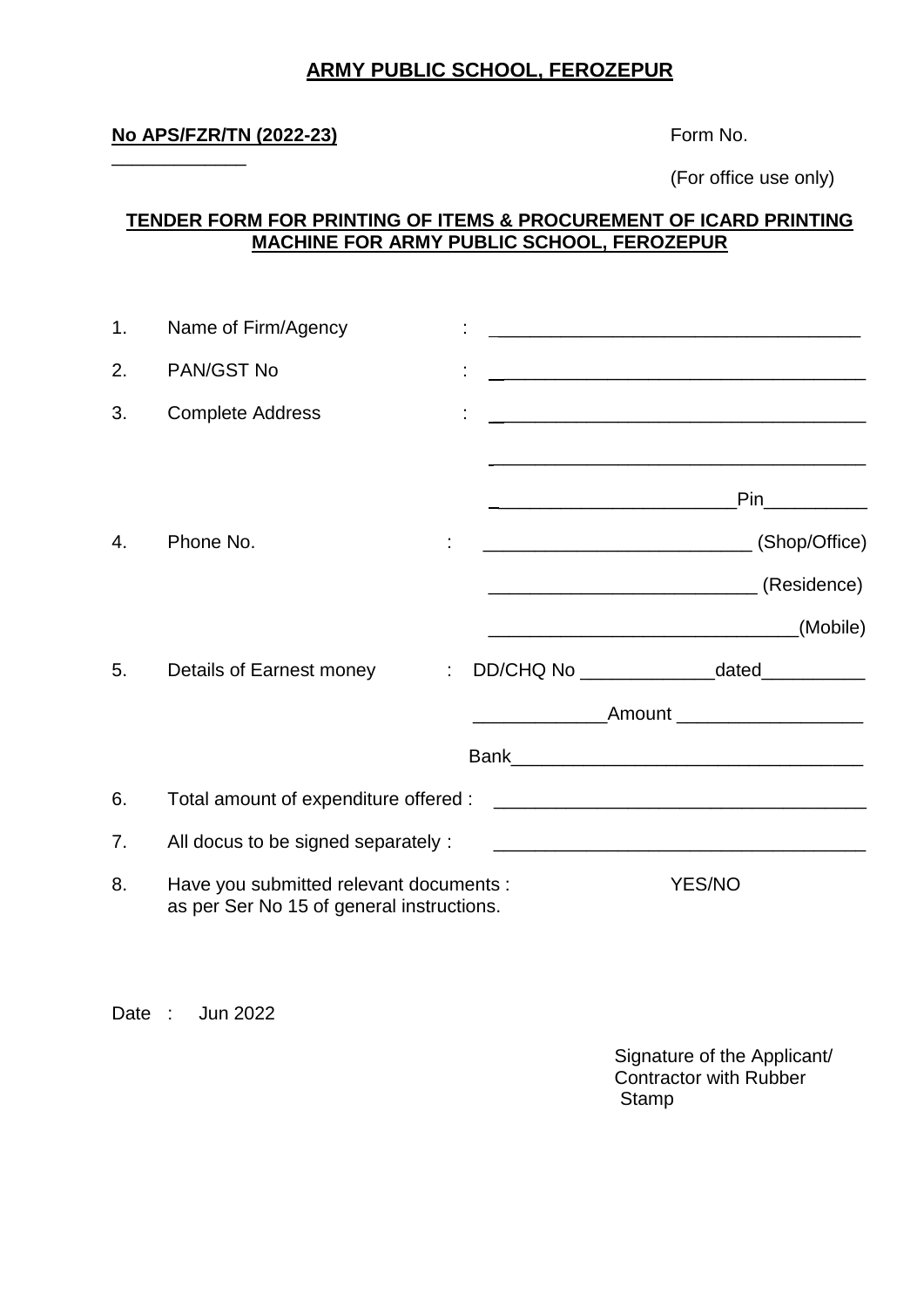# **ARMY PUBLIC SCHOOL, FEROZEPUR**

#### **TENDER FORM FOR PRINTING OF ITEMS & PROCUREMENT OF ICARD PRINTING MACHINE FOR ARMY PUBLIC SCHOOL, FEROZEPUR**

1. On behalf of the Army Public School, Ferozepur I invite you to forward your Tender form for printing of school stationary & PVC iCard printing machine for Army Public School, Ferozepur.

2. The conditions, which will govern the contract are contained in appendices as under, any special conditions attached to this invitation to tender also form part of the conditions :-

| (a) | Details of Items                         | $\sim$ 100 $\mu$ | Appendix -A    |
|-----|------------------------------------------|------------------|----------------|
| (b) | <b>Technical Qualitative Requirement</b> | $\sim 100$       | Appendix – B   |
| (C) | <b>Commercial Bid</b>                    |                  | $Appendix - C$ |

3. If you are in position to quote for supply in accordance with the requirement stated in this tender enquiry, the same will be filled in, signed on each page and returned in duplicate to the addressee as mentioned at Para 8 below. You must also furnish with tender all information called as far as indicated in this tender enquiry and any other relevant info.

4. The bids will be in two parts viz technical bids and commercial bids both these bids will be sealed envelope enclosed as per Para 8 below.

5. The technical and commercial bids will be duly authenticated and companies will affix their company"s stamp in the space provided at the top of each sheet and authorized signatory of the company/dealer must sign on technical and commercial bid forms, additional sheets duly authenticated may be attached to elucidate specification/clarify a point.

6. The tender is not transferable.

7. **Scope of Work**. The project will encompass the printing & procurement of required items. The following will be required to be done:-

(a) The details of items are given at Appendix –A.

(b) Supply of all items(including installation of machine) will be as per the technical specifications given at Appendix-B.

#### 8. **Schedule of events:**

(a) The bidder may depute their representative, duly authorized in writing, to attend the opening the bids on the due date and time. Rates and important Commercial clauses quoted by all bidders will be read out in the presence of the representative of all the bidders. The event will not be postponed due to non presence of your representative.

(b) **Cost of Tender.** Rs 500/- (Rupees Five Hundred Only) to be submitted in the form of Demand Draft in favor of Army Public School, Ferozepur.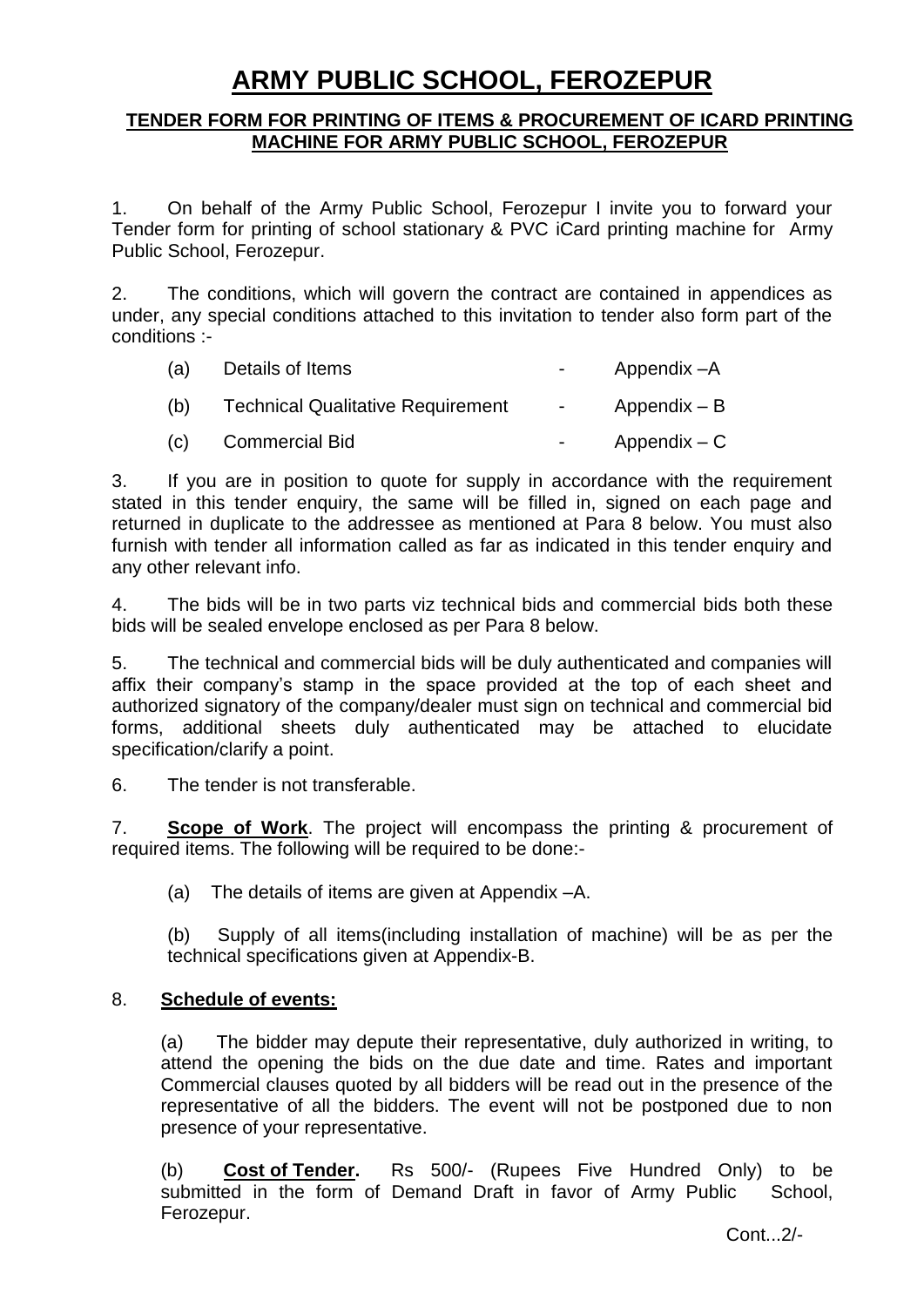(c) **Last date of submission**. Last date of submission of tender forms is 1500hrs on **20 Jun 2022** inside two different envelops to be submitted through registered post as under :-

(d) **Venue.** Date and Time for opening of Tech Bids at 1600hrs on **20 Jun 2022** at Army Public School, Ferozepur.

(i) Forwarding letter as per Appx "A" & "B" (Details of items and Technical Qualitative Requirement).

(ii) Technical bid as Appx "C".

(e) **Address for submission of Tender Form**. Reception Office Principal, Army Public School, Near Army Recruiting Office, Ferozepur Cantt – 152001.

(f) Date & time for opening of Commercial Bids will be **23 Jun 2022**. Fresh dates will be intimated in case of any change.

9. **Pre Bid Meetings/Clarification of Bids**. No pre bid meeting to be held. Clarification sought by the bidder should be in writing (Letter/E-mail) and submission latest by date & time mentioned in schedule of events. The email of this office is apsfzr@gmail.com.

10. **Delivery and Implementation Schedule**. Delivery and installation of all items for acceptance at APS, Ferozepur completed in all respects by **03 Jul 2022**.

## **Commercial Aspects**.

11. A locked box for receipt of tender will be placed at the Office of Principal, Army Public School, Ferozepur.

12. Tender received by post/courier by due date and time will be placed in the box.

13. The box will be sealed at 1500hrs on **20 Jun 22.**

14. The price charged for stores supplied by the firm shall in no event exceed the lowest price at which the stores of identical description would be made available by any firm at Ferozepur.

15. The customer reserves the right to order all or part of the items/stores being ordered in the tender at his discretion.

16. In case the vendor wishes to furnish any additional information/particulars of quotation conditions etc e.g. those relating to tax/duties or allowance of discount, rabbets etc that cannot be accommodated in tender form, they may do so by means of a note attached with tender form(to be attached with commercial bid).

17. **Manuals**. The vendor will provide all manuals required to maintain the system as applicable.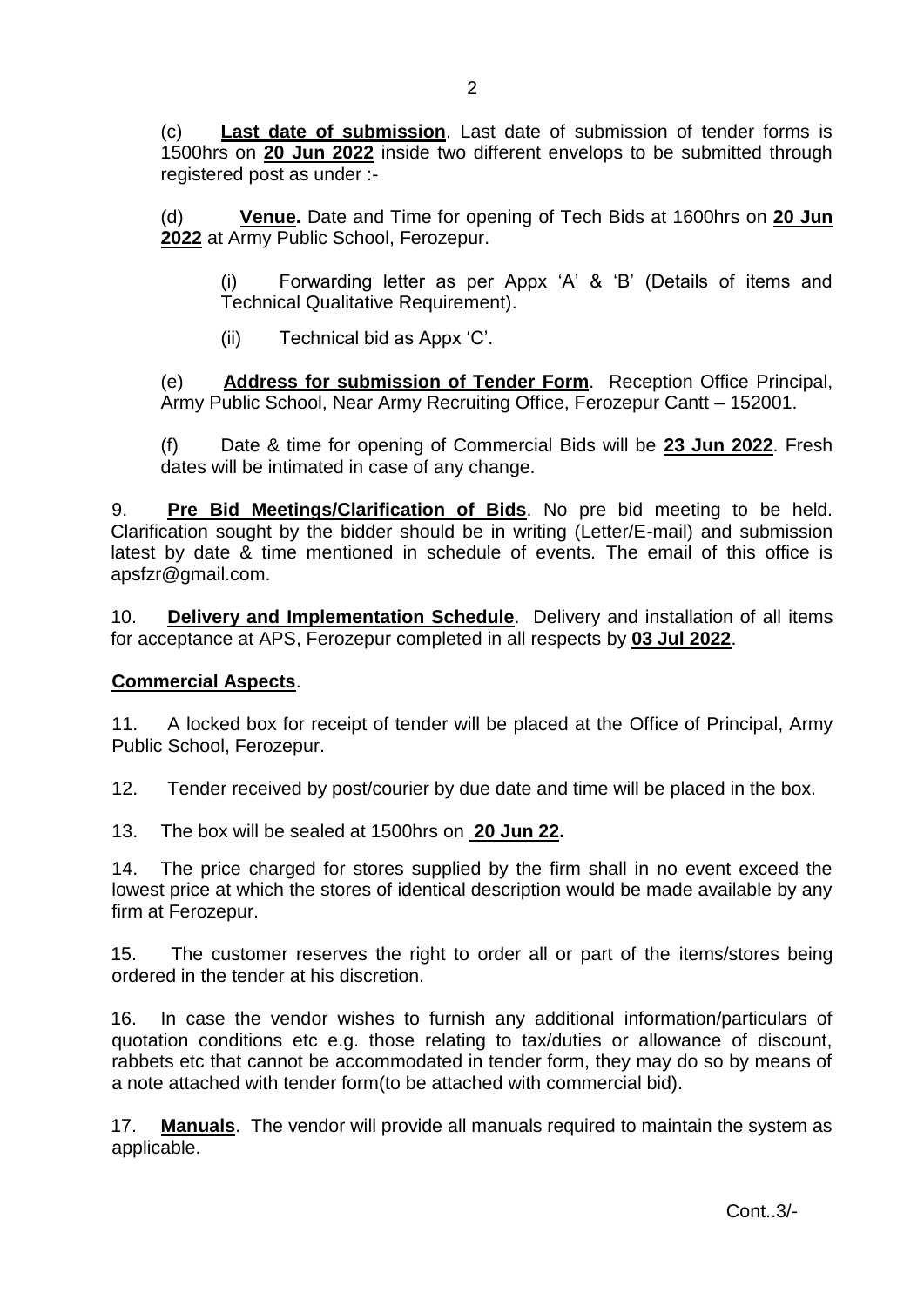18. **Warranty(if applicable)**. The store(s) supplied by you are subject to warranty as given at Appendix B. In case the store(s) are found unfit/inferior quality or not to the specification you will be liable to replace the same free of cost during the warranty period. Minimum one year warranty or as applicable to the nature of item.

19. **Literature & Allied Items**. All related literature, user handbooks and allied items for each component and subsystem will also be handed over the equipment. Any allied items like spares etc will also be handed over.

20. Any further information required can be obtained on application on any working day from the office or the Principal Army Public School, Ferozepur between 1000hrs – 1400hrs till 20 Jun 22.

21. **Inspection & Tests**. Inspection & quality control tests will be recorded by BOO before evaluating prior to installation of I Card Printing Machine.

22. **Payment Terms**. The standard payment terms are given below :-

(a) 95% (Ninety Five Percent) payment will be made after completion of tender & acceptance by the inspection Board of Officers.

(b) 5% (Five Percent) payment will hold with the school as bank guarantee form and be released after three months of the completion of work.

23. **Fall Clause**. The price charged for the stores supplied under the contract by the seller shall no event exceed the lowest prices at which the seller sells the stores or offer to sell stores of identical description to any persons/organization including the purchaser or any department or any statutory undertaking the central or state government as the case may be during the period till performance all Supply Order placed during the currency of the rate contract is completed.

24. **Earnest Money Deposit**. The Earnest Money Deposit (EMD) should be in separate envelope. Bidders are required to submit an EMD amount of Rs 10,000/- (Rupees Ten Thousand Only) in favour of Army Public School, Ferozepur alongwith their bids in current date.

> Sd/-xxx Presiding Officer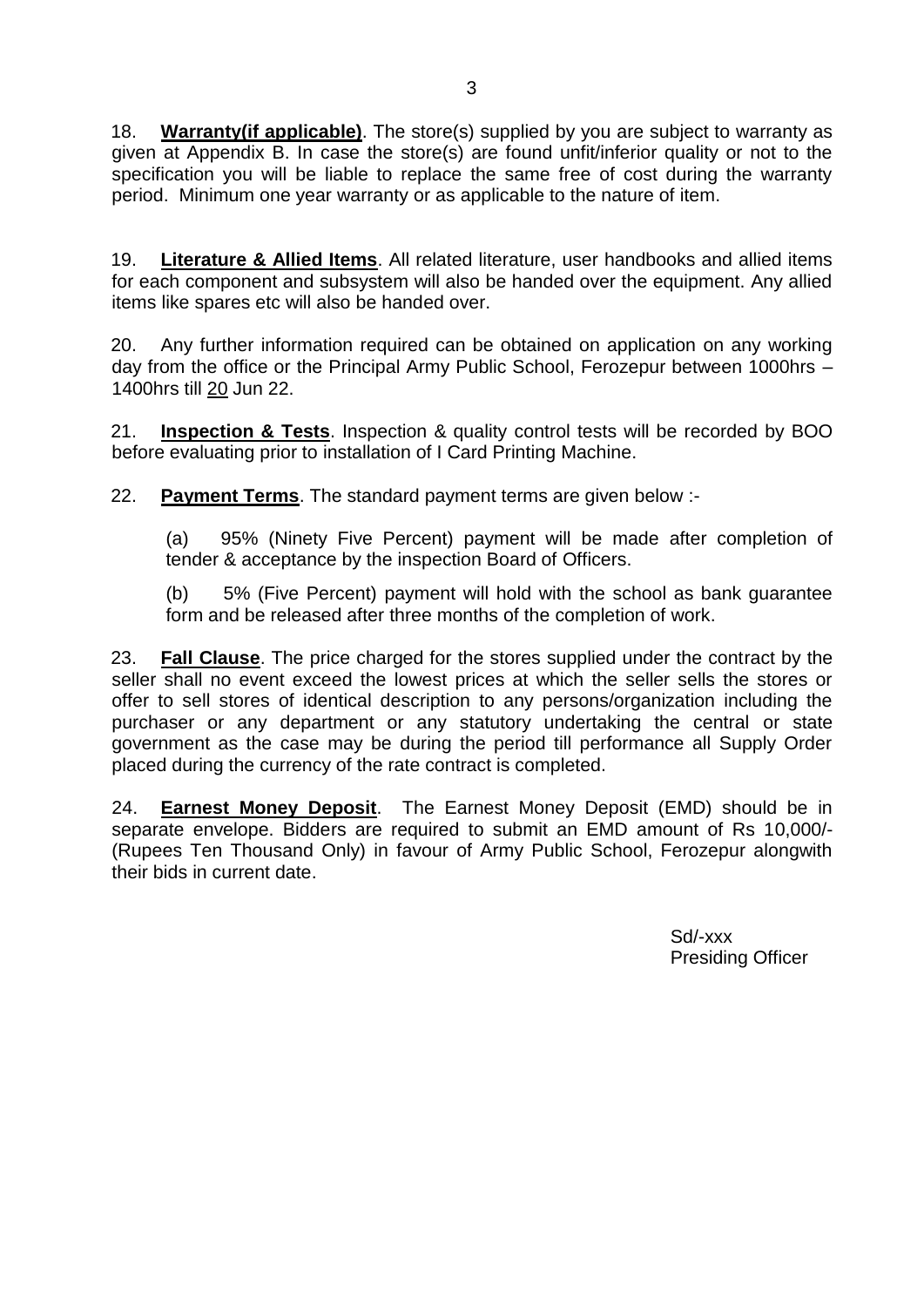# **DETAILS OF ITEMS**

#### (VENDOR MUST USE THIS FORM IN ORIGINAL)

Name of Vendor\_\_\_\_\_\_\_\_\_\_\_\_\_\_\_\_\_\_\_\_\_\_\_\_\_\_\_\_\_\_\_

| S<br><b>No</b> | Item                                           | Specification                                                                                                                                                       | Qty  |
|----------------|------------------------------------------------|---------------------------------------------------------------------------------------------------------------------------------------------------------------------|------|
| (a)            | <b>Teachers Diary</b>                          | Color Cover Page:- 01 (front/back)<br>printed(size 21.5cm x 27 cm), inner page:-<br>105 both side b/w printing 75gsm (size<br>21cm x 26cm), Hard Bind               | 100  |
| (b)            | <b>Student Diary</b>                           | Color Cover Page- 01 (front/back) both<br>side printed (size 17.5cm x 23.5 cm),<br>inner page: 80 both side b/w printing<br>64gsm (size 17.5cm x 23.5cm), Soft Bind | 1650 |
| (c)            | <b>Health Card</b>                             | Size - 14cm x 17.5cm B/w print on<br>Single side Hard paper 125gsm                                                                                                  | 1650 |
| (d)            | <b>Attendance Register</b>                     | Inner page :- 32 both side b/w printing<br>(size 33cm x 21cm) 75gsm, Hard Bind<br>plain (size 34cm x 22cm)                                                          | 50   |
| (e)            | <b>Class Transaction Register</b>              | Inner Page: - 121 both side b/w printing<br>(size 23.5cm x 17.5cm) 75gsm, soft<br>bind with one side transparent sheet                                              | 70   |
| (f)            | I Card Printing Machine<br>(Make IDP/EVOLIS or | Thermal printing with 10 ribbons and<br>following accessories:-                                                                                                     | 01   |
|                | DATACARD)                                      | (i) PVC Card- size 8.5cm x 5.3cm                                                                                                                                    | 2000 |
|                |                                                | (ii) Card Holder- Horizontal/Vertical                                                                                                                               | 2000 |
|                |                                                | (iii) Lanyard- Red/Blue/Yellow/Green<br>(500 each) with screen printing                                                                                             | 2000 |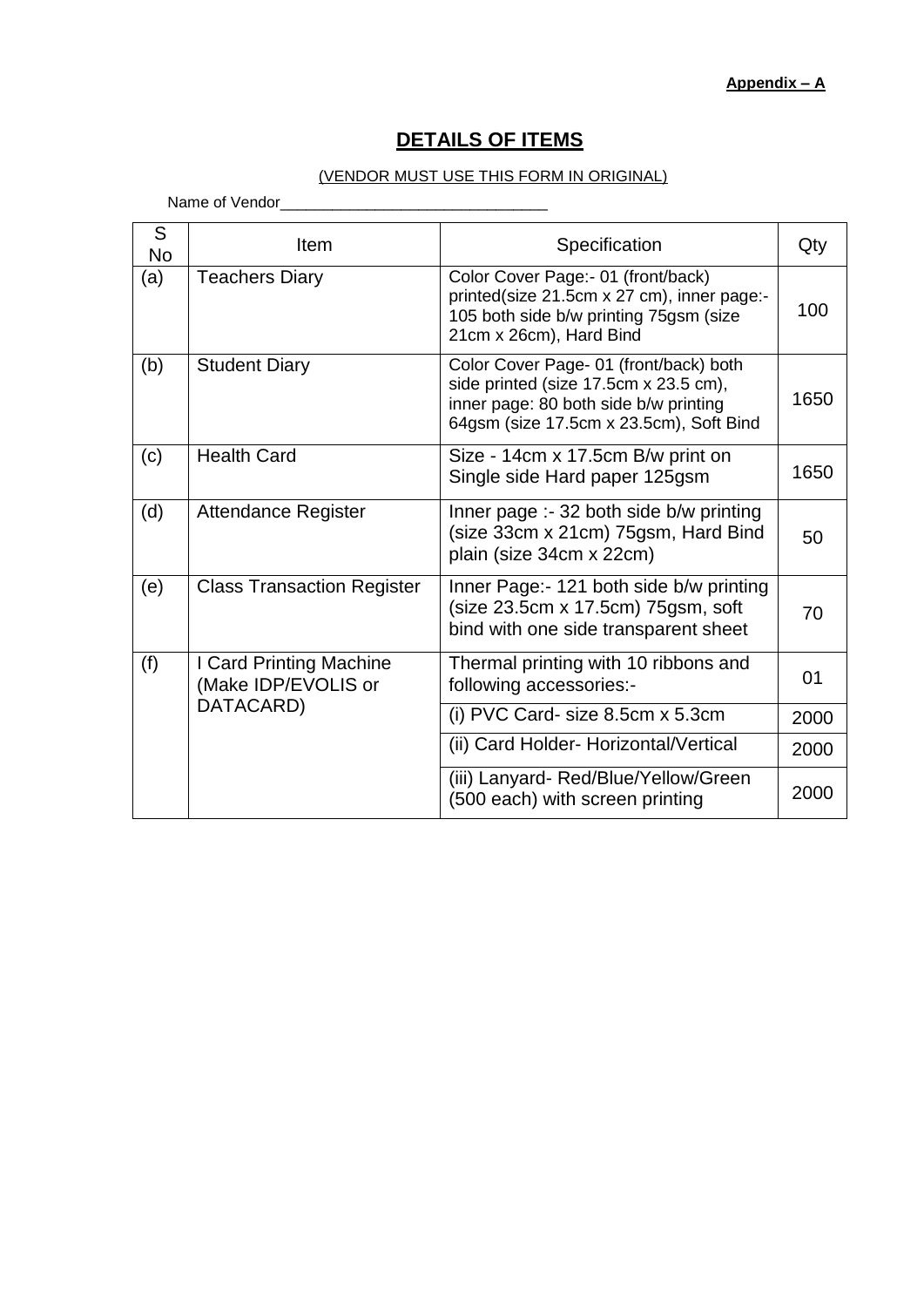#### TECHNICAL BID FORM

#### (VENDOR MUST USE THIS FORM IN ORIGINAL)

Brand Offered\_\_\_\_\_\_\_\_\_\_\_\_\_\_\_\_\_\_\_\_\_\_\_\_\_\_\_\_\_\_\_\_

Name of Vendor

- Should be Original Equipment Manufacturer (OEM)/ Authorized Dealer(AUD)/Distributor of (a)<br>OEM.<br>(b)
- 
- Should be registered firm/company.
- (c) Should be existence/experience in relevant field at least 5 year.

(Vendor will use this sheet along with copies of supporting certificates)

| $\mathbf{s}$<br><b>No</b> | <b>Desired Specification</b>                             |                                                                                                                                                                          |      | Compliance | <b>Deviated</b> |       | <b>Remarks</b> |
|---------------------------|----------------------------------------------------------|--------------------------------------------------------------------------------------------------------------------------------------------------------------------------|------|------------|-----------------|-------|----------------|
|                           | <b>Item Name</b>                                         | <b>Specification</b>                                                                                                                                                     | Qty  | (Same)     | Higher          | Lower |                |
| (a)                       | <b>Teachers</b><br>Diary                                 | Color Cover Page:- 01<br>(front/back) printed(size 21.5cm<br>x 27 cm), inner page:- 105 both<br>side b/w printing 75gsm (size<br>21cm x 26cm), Hard Bind                 |      |            |                 |       |                |
| (b)                       | <b>Student</b><br>Diary                                  | Color Cover Page-01<br>(front/back) both side printed<br>(size 17.5cm x 23.5 cm), inner<br>page: 80 both side b/w printing<br>64gsm (size 17.5cm x 23.5cm),<br>Soft Bind | 1650 |            |                 |       |                |
| (c)                       | <b>Health Card</b>                                       | Size - 14cm x 17.5cm B/w<br>print on Single side Hard<br>paper 125gsm                                                                                                    | 1650 |            |                 |       |                |
| (d)                       | Attendance<br>Register                                   | Inner page :- 32 both side b/w<br>printing (size 33cm x 21cm)<br>75gsm, Hard Bind plain (size<br>34cm x 22cm)                                                            | 50   |            |                 |       |                |
| (e)                       | <b>Class</b><br>Transaction<br>Register                  | Inner Page:- 121 both side<br>b/w printing (size 23.5cm x)<br>17.5cm) 75gsm, soft bind with<br>one side transparent sheet                                                | 70   |            |                 |       |                |
| (f)                       | I Card Printing<br>Machine<br>(Make<br><b>IDP/EVOLIS</b> | Thermal printing with 10<br>ribbons and following<br>accessories:-                                                                                                       | 1    |            |                 |       |                |
|                           | or<br>DATACARD)                                          | (i) PVC Card- size 8.5cm x<br>5.3cm                                                                                                                                      | 2000 |            |                 |       |                |
|                           |                                                          | (ii) Card Holder-<br>Horizontal/Vertical                                                                                                                                 | 2000 |            |                 |       |                |
|                           |                                                          | (iii) Lanyard-<br>Red/Blue/Yellow/Green 500<br>each with screen printing                                                                                                 | 2000 |            |                 |       |                |